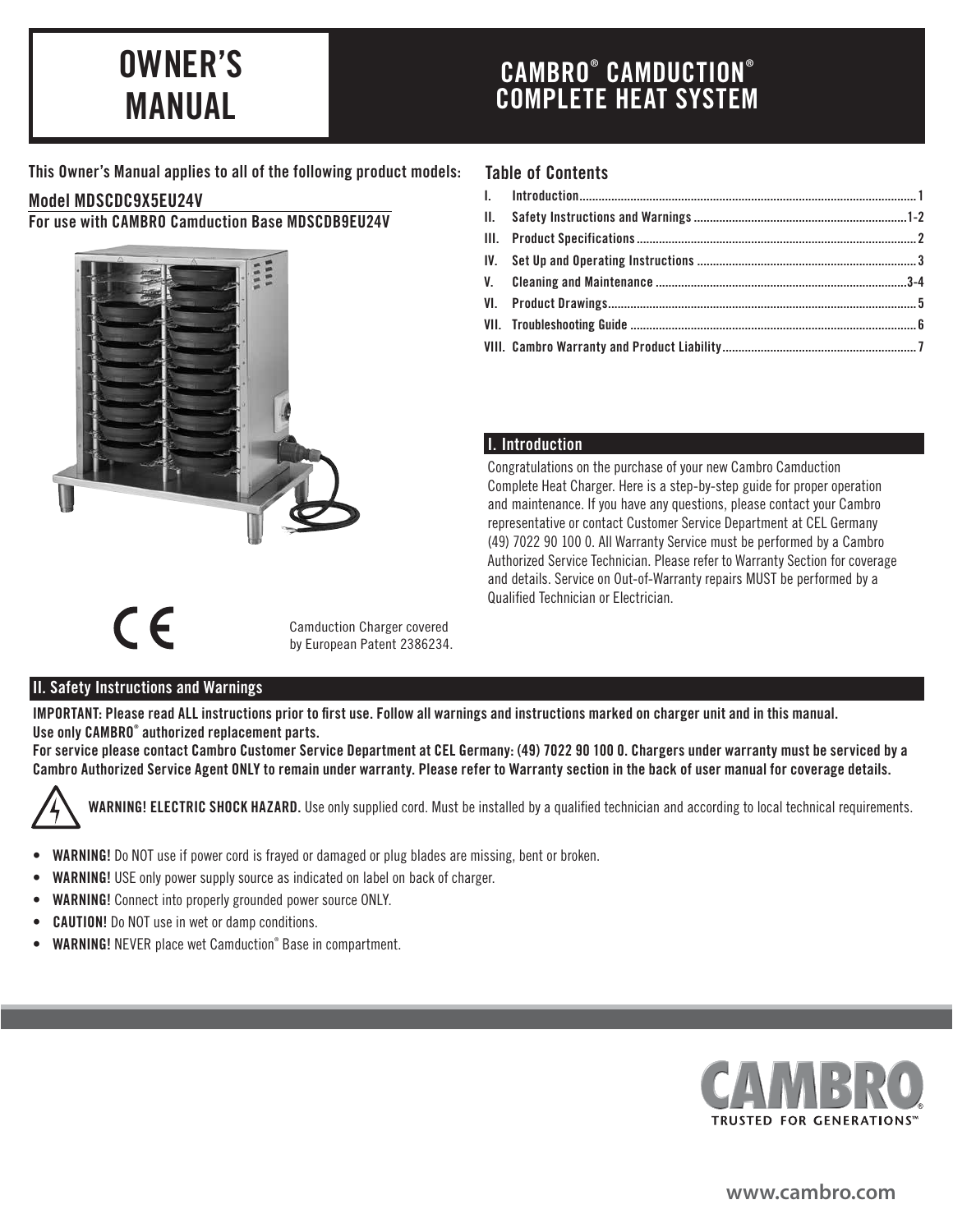# II. Safety Instructions and Warnings, Con't.

• CAUTION! When using a mobile cart to hold the Camduction Charger, the cart should only be moved for cleaning purposes and not used for transporting the Charger.



#### WARNING! ELECTRIC SHOCK HAZARD. Keep electrical parts dry. NEVER use in wet or damp locations.

- WARNING! NEVER submerge charger in water or spray water on or near charger.
- WARNING! Always UNPLUG or disconnect charger from power source prior to cleaning or service. ALL power MUST be removed and the charger unplugged or disconnected before cleaning the station areas.
- WARNING! NEVER steam or pressure clean or hose down charger. May cause electrical shock to operator. NEVER use corrosive cleaners to clean charger. NEVER use a wet cloth to clean shelves or charging stations unless ALL power has been removed and the charger is unplugged or disconnected. We recommend stainless steel cleaner for stainless steel surfaces. DO NOT place anything on top of charger.

# **III. Product Specifications**

| <b>Single Phase</b>               |
|-----------------------------------|
| MDSCDC9X5EU24V                    |
| <b>Camduction Base</b>            |
| 20 Bases                          |
| 3/PE AC 380-480V                  |
| 16a                               |
| $50 - 60$                         |
| 2 <sub>m</sub>                    |
| W 76,2 cm x D 47,9 cm x H 87,9 cm |
| 55 kg / 80 kg                     |
| Approximately 5 minutes           |
| I FD                              |
|                                   |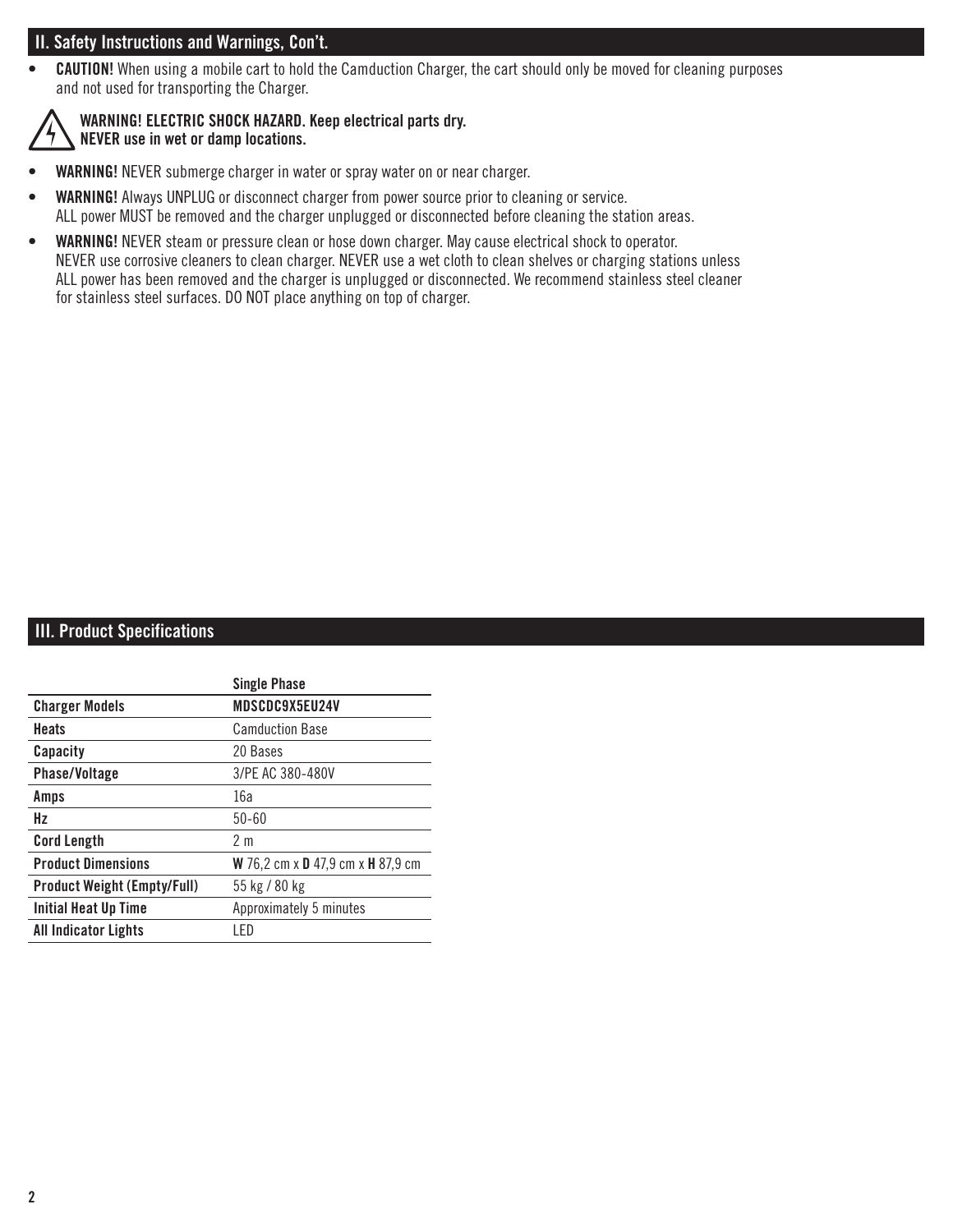# IV. Set Up and Operating Instructions

- 1. Place charger on its back and screw in each leg. No tools required.
- 2. Prior to use: Set charger on a stable, level surface and adjust legs by rotating the foot of the legs until all four are making contact with surface.
- 3. Certified electrician recommended to wire male connector to end of cord and plug into proper outlet. With power supply 3/PE 380-480 volt, 16 amps.
- 4. Turn on the power switch located on the side of the charger: All lights will flash.
- 5. Load bases into charger, base lights will blink orange when heating (Bases can be loaded prior to turning power on).
- 6. Bases heat up in about five (5) minutes, lights turn green indicating ready to use. Takes approximately 5 minutes to bring the core temperature of the base to 100˚C. Base rims are cool to the touch.
- 7. The light will stay green- until base is removed. If the base stays inserted after heating, a digitally controlled "trickle heating" function ensures that the base keeps its temperature until it is removed. This function prevents cooling down and overheating for the time the base is plugged in.
- 8. When the heated base is pulled out, insert a new base in the slot and continue clockwise to the next slot and repeat.
- 9. If inserting a recently heated base back into the slot, the light will turn orange and then green indicating the base is ready for use.

#### 10. Energy Saving – sleep feature

If no base is plugged in or out of the charger for 45 minutes, the charger will automatically switch to energy saving mode. To restart the charger, switch main power OFF and then back ON. The charger will start to heat and slot lights will come on. This is also a great safety feature for nights or weekends when someone forgets to turn off the charger.

#### 11. Reliable Service

The electronics are made up of 5 independent supply boards, each with a stand-alone power supply and a 4-channel power controller PCB. If one board or PCBs get damaged, the rest of the boards will continue to work. If one slot is damaged, the remaining 19 slots will continue to work. Four slots are controlled per board.

#### 12. Worldwide Usage

The main supply voltage specification is 3/PE AC 380-480 V (+/-10%) 50-60Hz. This wide voltage range allows the use of the Camduction System almost everywhere in the world: USA, Canada, Australia, Europe, India, and South Africa.

#### 13. Preventing Misusage

If a base is repeatedly plugged in and out to get it hotter, the built-in temperature sensor recognizes the base's temperature and won't start a new heating cycle. The base is just marked as "ready to use" by the green light on the slot.

14. Even a serious fault caused by hardware/wiring or wrong handling of the charger is non-hazardous for the operator due to the low voltage (24Vdc) of heat energy that is transferred to the bases. Touching the plug contacts with your fingers or a wet cleaning rag while emulating a plugged base will not cause any danger to the operator.

#### Defective Bases

- Each slot is individually and continuously monitoring for defective bases. IF the base is defective a red blinking light will appear beside the slot. Replace the defective base with a new base and an orange blinking light will indicate heating.
- In case a base has a short-circuit or poor connection, the electronics will recognize it within seconds and will not heat the base. The charger will not be damaged. A red blinking light will appear next to the base. Replace the base with a new base. The base will heat normally with an orange blinking light, indicating heating.

# V. Cleaning and Maintenance



# WARNING! ELECTRIC SHOCK HAZARD

- 1. Turn off and unplug or disconnect power to charger before performing cleaning or maintenance/service.
- 2. Use clean cloth to wipe charger compartment shelves.
- 3. Clean outside of charger with a nonabrasive cloth dampened with a solution of warm water and mild soap or detergent. Or use a commercial stainless steel cleaner, following manufacturer's directions. See Safety Instructions and Warnings for complete details.
- 4. Before plugging in charger after cleaning, ensure power cord is not frayed, damaged and plug blades are not bent or broken or missing. Replace cord/plug immediately if damaged with approved Cambro® replacement parts only. Call for service.
- 5. Place base with socket pins facing up for cleaning through dishwasher. Failure to do so may result in bent or damaged pins that will not connect properly into power pin socket.
- 6. The Camduction® Base is made of two separate parts that are factory assembled: a base and a base rim. When dirt and grime buildup, disassemble and reassemble for cleaning by following the directions on page (4).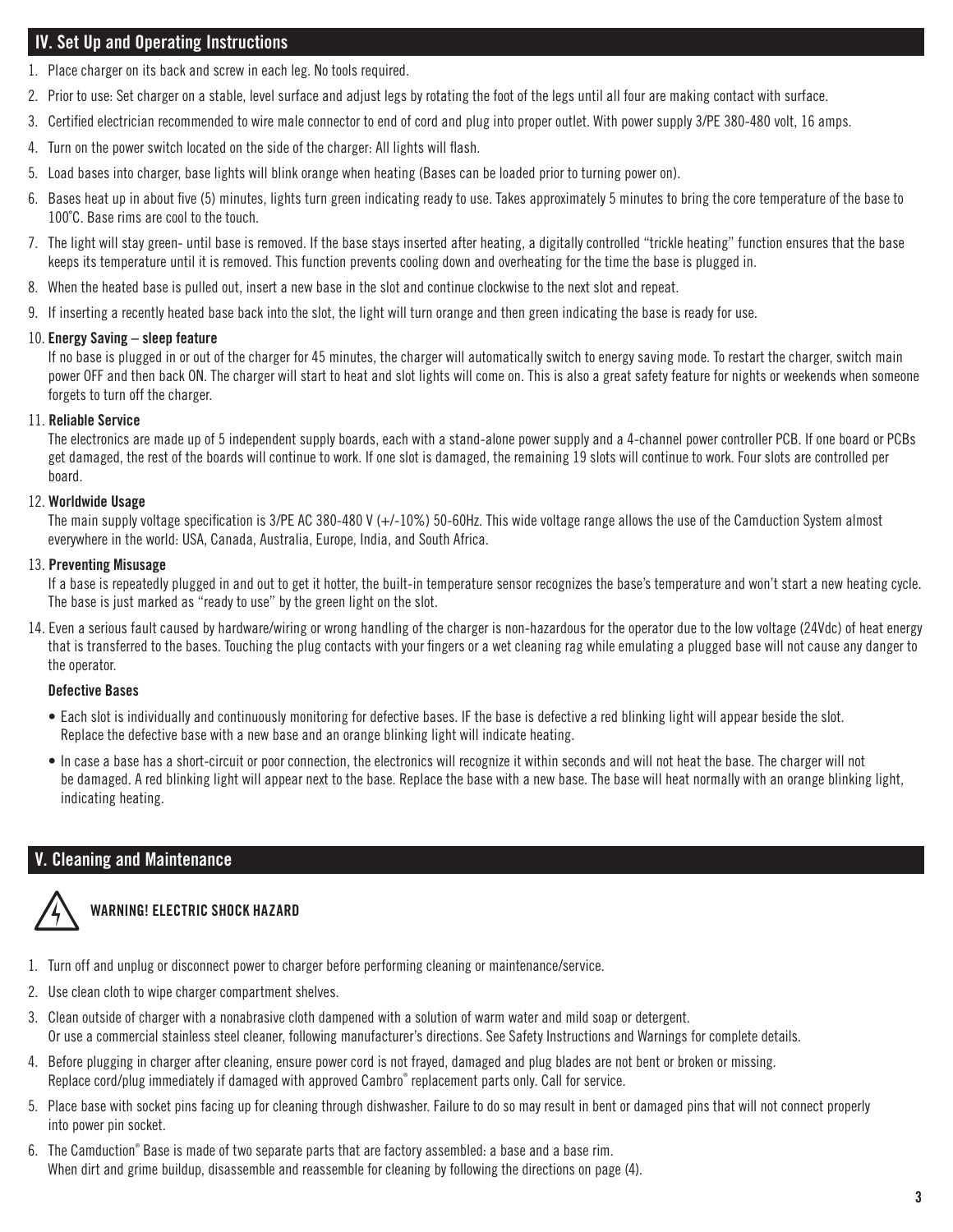# V. Cleaning and Maintenance, Con't.



Step 1: Before disassembling, run base through high temperature dishwasher or run under hot water. Rim needs to be warm.



Step 2: Firmly grasp the base rim on both sides with the arrow on the base facing forward.



Step 3: Pull both sides of the base rim out and push the base up from the bottom until it snaps out of the base rim.



Step 4: To reassemble, align the arrow on the top of the base with the notch/line on the inside of the base rim. Rim needs to be warm.



Step 5: Place the base rim with the base on the edge of a table. Holding the base down with your left hand, pull the base rim out with your right hand in three places as shown above, until the base snaps securely into place.



Step 6: Turn the base upside down to verify that the base and base rim are assembled together correctly as shown above.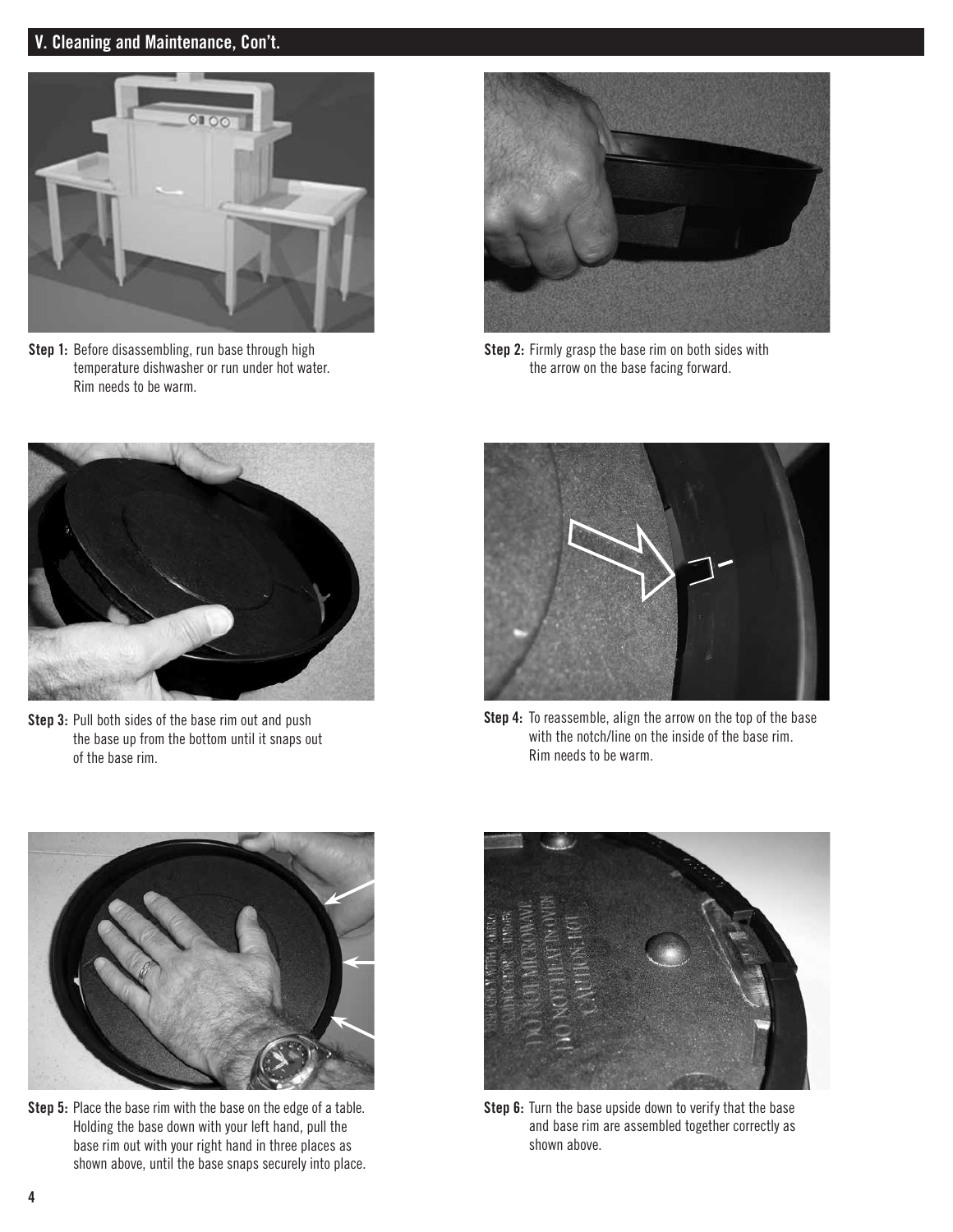# Camduction® Charger and Base



Camduction Base



Base Insertion Side View





Designed To Stop The Base From Backing Out



Base Insertion Top View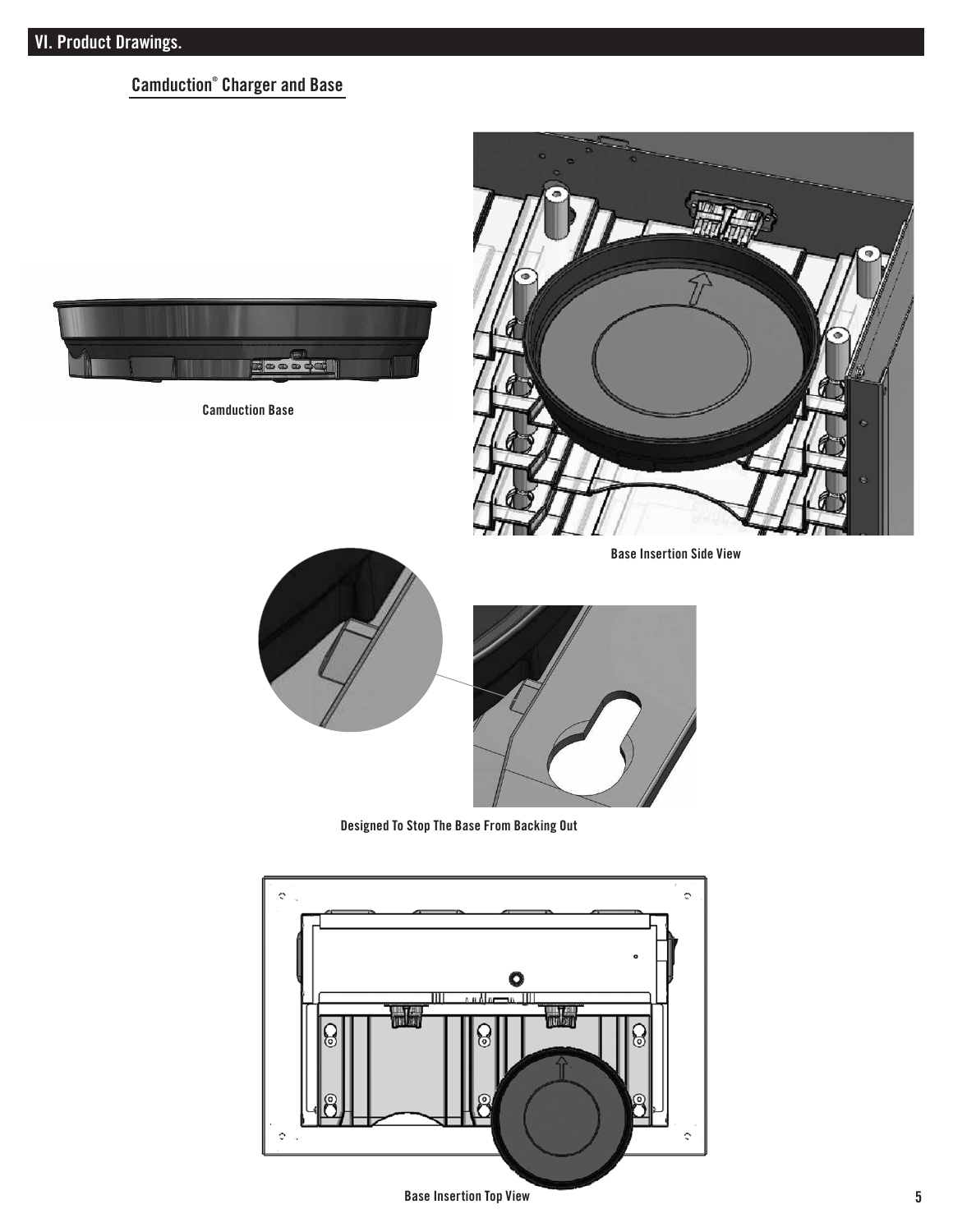# Camduction® Charger Expanded View

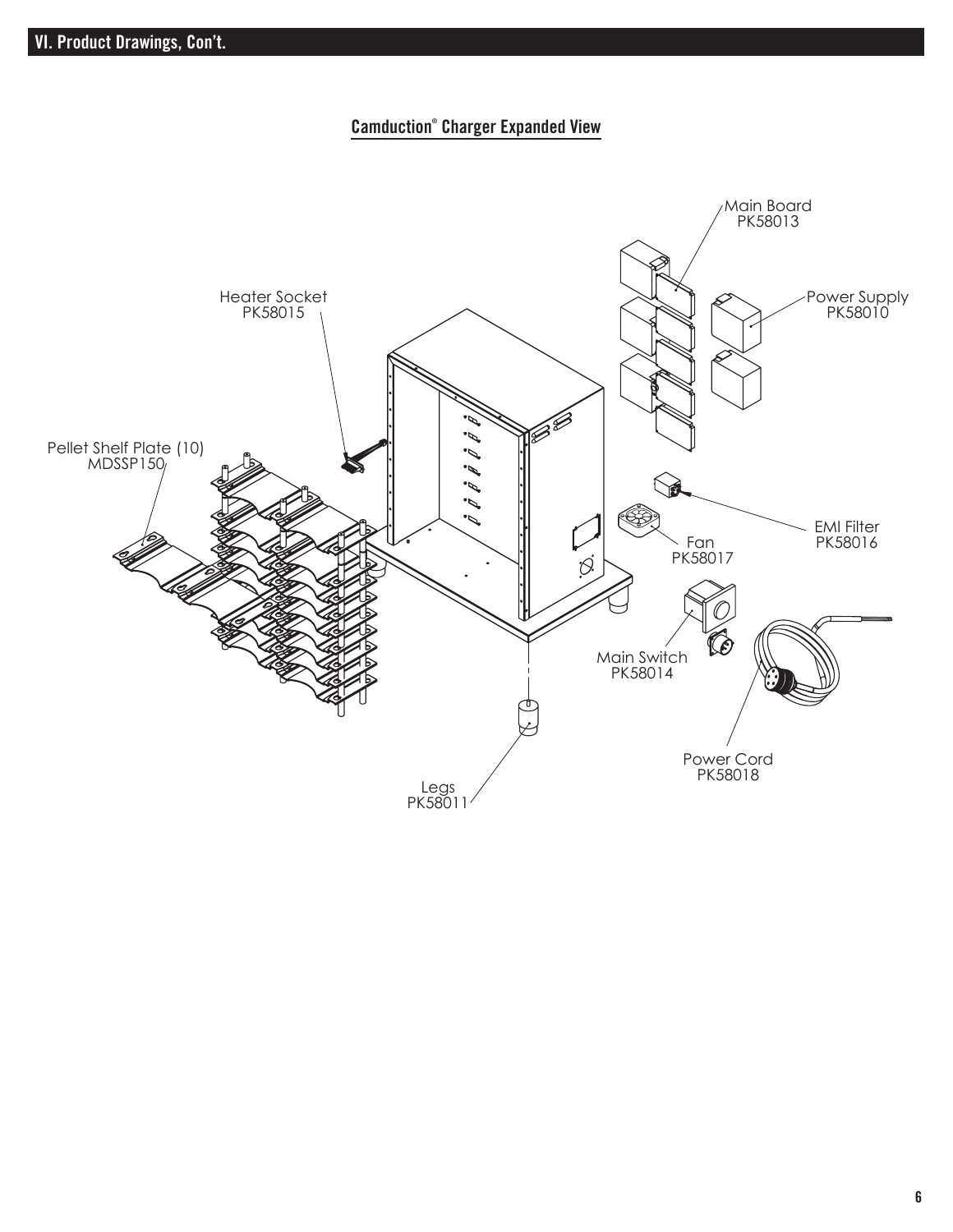# VII. Troubleshooting Guide

| Problem                                                                                                                                      |                                                                                                                                                                                                                                                                                                              | <b>Possible Solutions</b>                                                                                                                                                                                                                                                                                                                                                                                                                                                                                              |
|----------------------------------------------------------------------------------------------------------------------------------------------|--------------------------------------------------------------------------------------------------------------------------------------------------------------------------------------------------------------------------------------------------------------------------------------------------------------|------------------------------------------------------------------------------------------------------------------------------------------------------------------------------------------------------------------------------------------------------------------------------------------------------------------------------------------------------------------------------------------------------------------------------------------------------------------------------------------------------------------------|
|                                                                                                                                              | <b>Possible Causes</b>                                                                                                                                                                                                                                                                                       |                                                                                                                                                                                                                                                                                                                                                                                                                                                                                                                        |
| 1. Charger is ON. Top indicator light does not turn GREEN.                                                                                   | • No power source.<br>• Power cord not properly connected to<br>live power source.<br>• Power cord or plug damaged.                                                                                                                                                                                          | • Verify power to the receptacle.<br>• Ensure charger is completely plugged into the proper<br>specified live power source.<br>• Replace power cord. Call for service.                                                                                                                                                                                                                                                                                                                                                 |
| 2. Power source and cord/plug are verified OK.<br>Power switch is ON. Top indicator light does<br>not turn GREEN.                            | • Tripped breaker switch.<br>• Defective power switch.                                                                                                                                                                                                                                                       | • Reset building outlet breaker switch.<br>• Reset Charger - turn OFF then back ON.<br>• Replace power switch. Call for service.                                                                                                                                                                                                                                                                                                                                                                                       |
| 3. Charger is ON. Top indicator light is GREEN.<br>Compartment light remains OFF when base<br>is inserted into compartment power pin socket. | • Base is NOT properly inserted into power pin socket.<br>• Compartment power pin socket is NOT working.<br>• Charger has switched to POWER SAVING MODE after 45<br>minutes of NON-USE and has automatically turned OFF<br>power to ALL of the compartment power pin sockets.<br>• LED light is not working. | • Slide base into same compartment<br>socket pin again.<br>• Try same base in another compartment.<br>• Turn Charger OFF. Disconnect base from each<br>compartment power pin socket. Turn charger<br>back ON. Wait for top indicator light to turn GREEN dry,<br>room temperature bases into compartments.<br>• If a light or lights remain OFF, LED light(s) could be<br>defective and need to be replaced. OR a compartment<br>power pin socket(s) could be defective and needs to be<br>replaced. Call for service. |
| 4. Compartment LED light is GREEN but base is COLD.                                                                                          | • Compartment power pin socket is not working.                                                                                                                                                                                                                                                               | • Slide base into same compartment<br>socket pin again.<br>• Try same base in another compartment.<br>If it heats up properly, then replace power pin socket in<br>the malfunctioning compartment. Call for service.<br>• If base does not heat up, it's defective and must be<br>replaced.                                                                                                                                                                                                                            |
| 5. Base heats up but compartment LED light does not<br>turn RED or GREEN.                                                                    | • LED light not connected to board.<br>• Defective LED light.                                                                                                                                                                                                                                                | • Wire light connection disconnected. Call for service.<br>• Replace LED light. Call for service.                                                                                                                                                                                                                                                                                                                                                                                                                      |
| 6. Smoke or fumes coming from bases loaded in<br>compartments and charging.                                                                  | • Bent or damaged pins are causing ARCING or HIGH<br>HEAT at the pins.                                                                                                                                                                                                                                       | • Replace bases if they do not perform correctly or have<br>visible damage. Damaged bases may cause damage to<br>the Charger.<br>. Do not use bases with damaged pins. Inspect all pins<br>and if damaged, replace base.                                                                                                                                                                                                                                                                                               |

NOTE: There are no Owner/Operator serviceable parts located inside the Camduction Complete Heat Charger. Please contact Cambro for ALL service calls.

ALL electrical adjustments or electrical part replacements MUST BE completed by an Authorized Cambro Service Technician.

For service contact Customer Service Department at CEL Germany: (49) 7022 90 100 0.